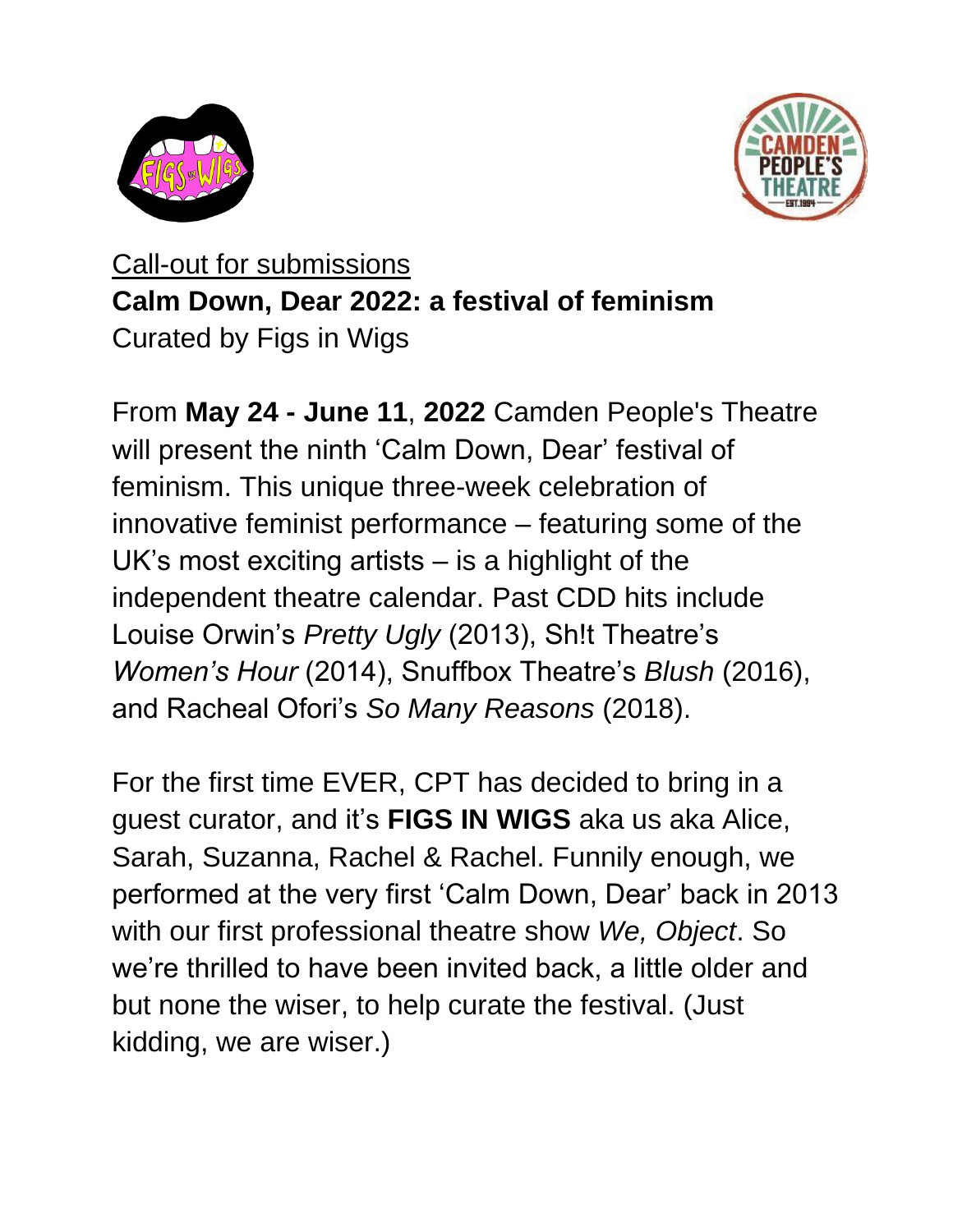## **'Calm Down, Dear' is looking for work that is**:

- New
- Politically/formally radical
- Devised, self-made
- Feminist

## **What Figs in Wigs are particularly excited about:**

- Collaboration
- Genre bending
- Humour
- Visually spectacular work

## **We welcome and encourage applications from individuals without formal education/artist training and/or who identify as:**

- Deaf and/or disabled
- Neurodiverse
- Working-class, benefit class, criminal class and/or underclass
- Global majority\*
- Migrant
- LGBTQ+

\*This includes people of Black Caribbean, Black African, South Asian, East Asian, South East Asian, Middle Eastern, Arab, Latinx, Jewish, Romany and Irish Traveller heritage.